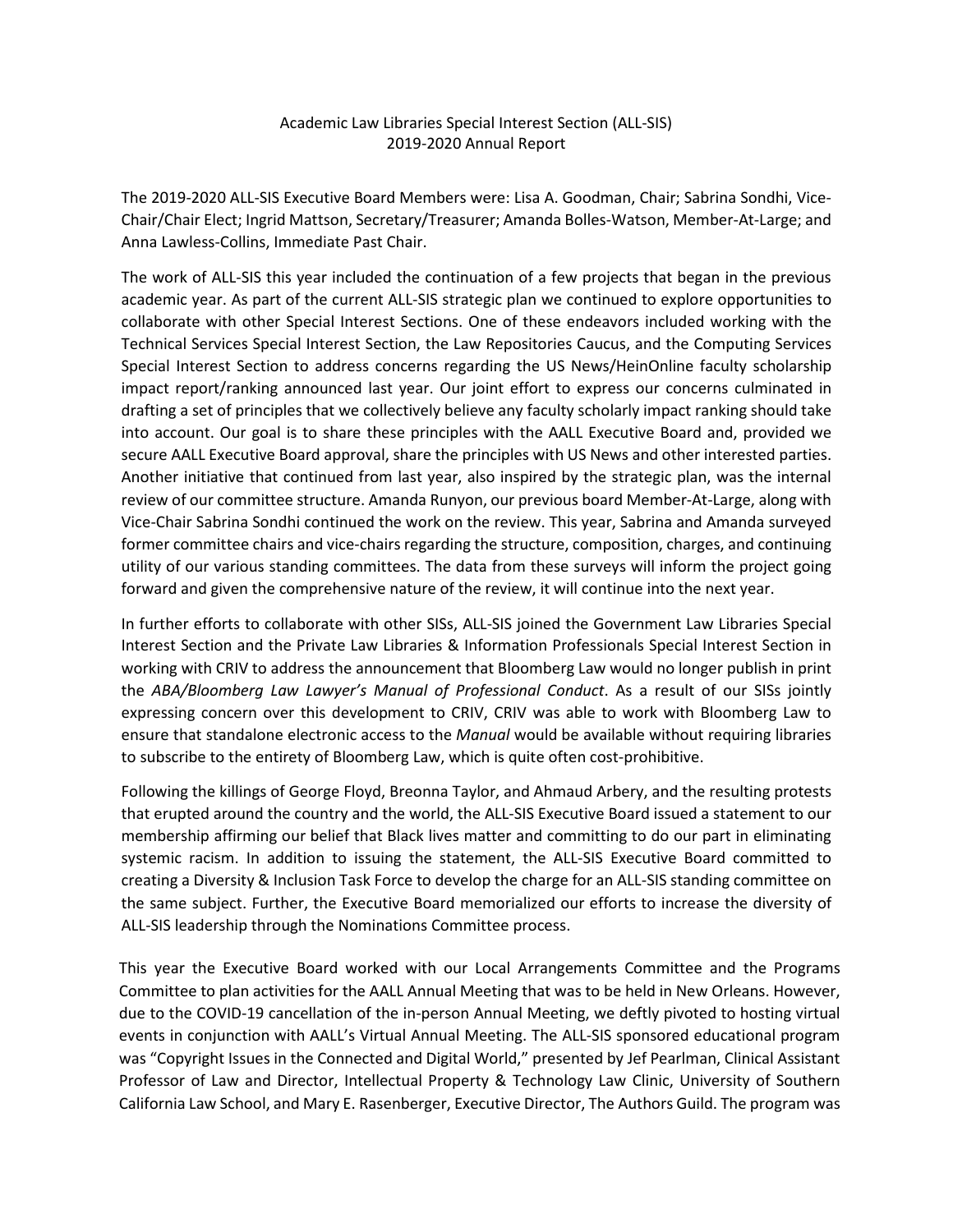coordinated and moderated by Cindy Guyer, Senior Law Librarian, University of Southern California Law School.

The Local Arrangements Committee planned and presented a Virtual Middle Managers' Breakfast with the theme "Managing through COVID-19 from the Middle Manager's Perspective," featuring speakers Eileen Santos, Associate Director, Howard University School of Law Library; and Christina Glon, Associate Law Librarian for Research Services, Emory University, Hugh F. MacMillan Law Library. The presentation was moderated by Local Arrangements Committee Co-Chair Brian Barnes, Director of the Law Library, Loyola University College of Law. The Committee also planned and presented a Virtual Directors Breakfast on the topic "Social Movements in Times of Change: How Law Libraries Can Support Student Wellness and Success," featuring speaker Ronald Wheeler Jr., Director of the Fineman & Pappas Law Libraries and Associate Professor of Law, Boston University. It was moderated by ALL-SIS Chair, Lisa A. Goodman, Executive Professor and Director, Dee J. Kelly Law Library, Texas A&M University School of Law.

The Awards Committee selected several award recipients, who were acknowledged and gave brief remarks during our Virtual Annual Business Meeting as we opted not to hold a virtual awards reception. This year, the awards were sponsored by LexisNexis. Jennifer L. Behrens, Associate Director for Administration & Scholarship and Senior Lecturing Fellow at Duke University's J. Michael Goodson Law Library received the ALL-SIS Outstanding Article Award for *"Unknown Symbols": Online Legal Research in the Age of Emoji*, 38 Legal Reference Services Q. 155 (2019). Linda Tashbook, FCIL Librarian at the University of Pittsburgh's Barco Law Library was presented the ALL-SIS Publication Award for her work, Family Guide to Mental Illness and the Law: A Practical Handbook (Oxford University Press). Richard Leiter, Director of the Schmid Law Library & Professor of Law, University of Nebraska College of Law, was recognized with the Frederick Charles Hicks Award for Outstanding Contributions to Academic Law Librarianship.

The Awards Committee also selected several grant recipients this year. The following recipients received grants for the AALL Virtual Annual Meeting: Susan Azyndar, Reference Librarian at Moritz Law Library, The Ohio State University; Nathan Delmar, Reference and Scholarly Services Librarian at Maloney Law Library, Fordham Law School; and Stephanie Ziegler, Reference Librarian at Moritz Law Library, The Ohio State University. The following recipients were awarded grants in the amount of \$1250 to attend AALL's Leadership Academy: Brittany Persson, Head of Public Services & Associate Professor, Seton Hall University School of Law, and Margaret Kiel-Morse, Faculty Services Librarian, Indiana University School of Law.

The Continuing Education Committee, chaired by Jesse Bowman, Associate Law Librarian for Technology Initiatives & Instruction, Northwestern Pritzker School of Law, co-sponsored along with FCIL-SIS a webinar entitled "Cross-Border Cultural Competency: Teaching Foreign Law Students and Training International Lawyers." A detailed summary of the webinar was published on the FCIL-SIS *DipLawMatic Dialogues* blog.

Complete committee reports from all ALL-SIS committees may be found in Volume 39, Issue 4 of the *ALL- SIS Newsletter*.

At several points throughout the year the Executive Board attempted to embark on a wholescale revision of the ALL-SIS Operations Handbook. Given the sheer breadth of the task, the Board was unable